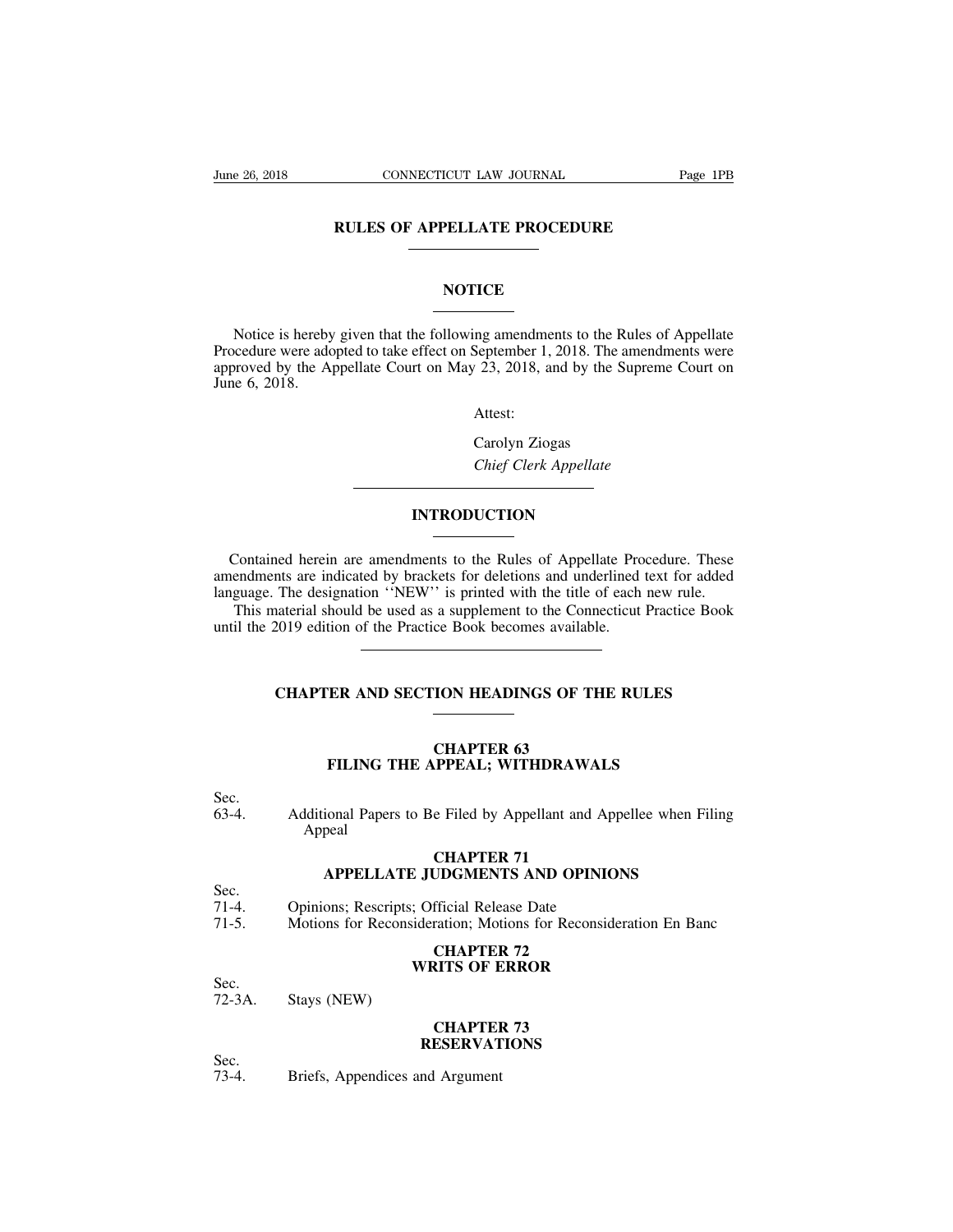### **TICUT LAW JOURNAL<br>CHAPTER 82<br>CHAPTER 82<br>JER JURISDICTIONS CONNECTICUT LAW JOURNAL** June 26, 2018<br> **CHAPTER 82**<br> **CERTIFIED QUESTIONS TO OR FROM COURTS**<br> **CERTIFIED QUESTIONS TO OR FROM COURTS CONNECTICUT LAW JOURNAL**<br> **CHAPTER 82<br>
D QUESTIONS TO OR FROM COURTS<br>
OF OTHER JURISDICTIONS**<br>
dices, Assignment and Argument CHAPTER 82<br>
CERTIFIED QUESTIONS TO OR FROM COU<br>
Sec.<br>
82-6. Briefs, Appendices, Assignment and Argument<br>
CHAPTER 84<br>
APPEALS TO SUPPEAR COUPT BY CERTIFICATION CERTIFIED QUESTIONS TO OR FROM COURTS<br>
C.<br>
C.<br>
C.<br>
C.<br>
C.<br>
C.<br>
C.<br>
CHAPTER JURISDICTIONS<br>
CHAPTER 84<br>
APPEALS TO SUPREME COURT BY CERTIFICATION FOR REVIEW<br>
C.<br>
C.<br>
Petition; Time to File; Where to File; Service; Fee **CHAPTER 82<br>
CERTIFIED QUESTIONS TO OR FROM COURTS**<br>
C.<br> **APPEALS TO SUPREME COURT BY CERTIFICATION FOR REVIEW**<br>
C.<br> **APPEALS TO SUPREME COURT BY CERTIFICATION FOR REVIEW**<br>
C.<br>
Petition; Time to File; Where to File; Servic

Sec.<br>82-6.

# **SEC.**<br>
82-6. Briefs, Appendices, Assignment and Argument<br> **CHAPTER 84**<br> **APPEALS TO SUPREME COURT BY CERTIFICATION FOR** 1<br>
Sec.<br>
84-4. Petition; Time to File; Where to File; Service; Fee<br>
PUILES OF APPELLATE PPOCEDUPE **CHAPTER 84<br>
CHAPTER 84<br>
UPREME COURT BY CERTIFICATION FOR REVIE<br>
Time to File; Where to File; Service; Fee<br>
RULES OF APPELLATE PROCEDURE**

Sec.<br>84-4.

# Petition; Time to File; Where to File; Service; Fee<br> **AMENDMENTS TO THE RULES OF APPELLATE PROCEDURE**<br> **AMENDMENTS TO THE RULES OF APPELLATE PROCEDURE**<br>
CHAPTER 63

## RULES OF APPELLATE PROCEDURE<br>
AMENDMENTS TO THE RULES OF APPELLATE PROCEDURE<br>
CHAPTER 63<br>
FILING THE APPEAL; WITHDRAWALS **FILING THE RULES OF APPELLATE PROCEDURE**<br> **FILING THE RULES OF APPELLATE PROCEDUR<br>
FILING THE APPEAL; WITHDRAWALS<br>
tional Papers to Be Filed by Appellant and Appellee**

### **SEC. 63-4.** Additional Papers to Be Filed by Appellant and Appellee when<br>
FILING THE APPEAL; WITHDRAWALS<br>
Sec. 63-4. Additional Papers to Be Filed by Appellant and Appellee when<br>
Filing Appeal<br>
(a) Within ten days of fili **AMENDMENTS T<br>FILING**<br>**63-4. Additional Filing Appeal**<br>(C) Within ten days of Mate clerk the following (a) MINUTER (A) THE RULES OF APPELLATE PROCEDURE<br>
CHAPTER 63<br>
FILING THE APPEAL; WITHDRAWALS<br>
Additional Papers to Be Filed by Appellant and Appellee when<br>
Filing Appeal<br>
(a) Within ten days of filing an appeal, the appell

C<br> **EILING THE A**<br> **Sec. 63-4.** Additional Papers to<br>
Filing Appeal<br>
(a) Within ten days of filing at<br>
appellate clerk the following:<br>
(1) A preliminary statement of<br>
If any appellee wishes to: (A) pres FILING THE APPEAL; WITHDRAWALS<br>
(1) A preliming Appeal<br>
(a) Within ten days of filing an appeal, the appellant shall also file with the<br>
ellate clerk the following:<br>
(1) A preliminary statement of the issues intended for p FILING THE APPEAL; WITHDRAWALS<br>Sec. 63-4. Additional Papers to Be Filed by Appellant and Appellee when<br>Filing Appeal<br>(a) Within ten days of filing an appeal, the appellant shall also file with the<br>appellate clerk the follo Sec. 63-4. Additional Papers to Be Filed by Appellant and Appellee when<br>Filing Appeal<br>(a) Within ten days of filing an appeal, the appellant shall also file with the<br>appellate clerk the following:<br>(1) A preliminary statem **Filing Appeal**<br>(a) Within ten days of filing an appeal, the appellant shall also file with the appellate clerk the following:<br>(1) A preliminary statement of the issues intended for presentation on appeal.<br>If any appellee (a) Within ten days of filing an appeal, the appellant shall also file with the appellate clerk the following:<br>
(1) A preliminary statement of the issues intended for presentation on appeal.<br>
If any appellee wishes to: (A (a) whilm ich days of filling an appear, the appellant shall also fite with the appellate clerk the following:<br>
(1) A preliminary statement of the issues intended for presentation on appeal.<br>
If any appellee wishes to: (A) appendic electric incording.<br>
(1) A preliminary statement of the issues intended for presentation on appeal.<br>
If any appellee wishes to: (A) present for review alternative grounds upon which<br>
the judgment may be affirmed; (1) A preliminary statement of the issues intended if any appellee wishes to: (A) present for review alt<br>the judgment may be affirmed; (B) present for review<br>of the court which should be considered on appeal<br>awarded a new ing appence wishes to. (A) present for teview antentiative grounds upon which<br>judgment may be affirmed; (B) present for review adverse rulings or decisions<br>the court which should be considered on appeal in the event the ap increase to an opposing be an out-<br>of the court which should be considered on appeal in the event the appellant<br>awarded a new trial; or (C) claim that a new trial rather than a directed judgme<br>should be ordered if the appe Incourt winter should be considered on appear in the event the apperant is<br>arded a new trial; or (C) claim that a new trial rather than a directed judgment<br>uld be ordered if the appellant is successful on the appeal, that

awarded a new trian, or (C) claim that a new trian rather than a directed judgment<br>should be ordered if the appellant is successful on the appeal, that appellee shall<br>file a preliminary statement of issues within twenty da should be ordered if the appenant is successide of the appear, that appende shall<br>file a preliminary statement of issues within twenty days from the filing of the<br>appellant's preliminary statement of the issues.<br>Whenever t any statement of issues within twenty days from the filling of the appellant's preliminary statement of the issues.<br>Whenever the failure to identify an issue in a preliminary statement of issues prejudices an opposing part The filim appearance of the appearance of the appearance of issues.<br>
Whenever the failure to identify an issue in a preliminary statement of issues<br>
regiudices an opposing party, the court may refuse to consider such issue whenever the rantic to identity an issue in a premininaly statement<br>prejudices an opposing party, the court may refuse to consider such issue.<br>(2) A certificate stating that no transcript is deemed necessary, or a c<br>transc (2) A certificate stating that no transcript is deemed necessary, or a copy of the inscript order acknowledgment form (JD-ES-38) with section I thereof completed, d with the official reporter pursuant to Section 63-8. If a ( $2$ ) A certificate stating that no transcript is decined necessary, or a copy of the transcript order acknowledgment form (JD-ES-38) with section I thereof completed, filed with the official reporter pursuant to Section

ranscript of delivered renovement to the Section 63-8. If any other party deems<br>any other parts of the transcript necessary, that party shall, within twenty days from<br>the filing of the appellant's transcript papers, file a the with the official reporter pursuant to section 63-6. If any other party decision any other parts of the transcript necessary, that party shall, within twenty days from the filing of the appellant's transcript papers, f any other parts of the transcript necessary, that party shart, whilm twenty days from<br>the filing of the appellant's transcript papers, file a copy of the order form (JD-ES-<br>38), which that party has placed in compliance wi been delivered at the time of the taking of the appeal, an order form (JD-ES-38), which that party has placed in compliance with Section 63-8. If the appellant is to rely on transcript delivered prior to the taking of the 36), which that party has placed in compinance with section 03-6.<br>If the appellant is to rely on transcript delivered prior to the taking of the appeal,<br>an order form (JD-ES-38) shall be filed stating that an electronic ve It are appenant is to rery on transcript denvered prior to the taking of the appear, an order form (JD-ES-38) shall be filed stating that an electronic version of a previously delivered transcript has been ordered. The det an order form (3D-E5-56) shall be field stating that an electronic version of a<br>previously delivered transcript has been ordered. The detailed statement of the<br>transcript to be relied on required by Section 63-8 also must provided and the ranscript in<br>transcript to be relied on required<br>party deems any other parts of ti<br>been delivered at the time of the<br>days to order those additional p<br>delivered prior to the taking of th<br>within twenty days, (3) A docketing statement containing the following information to the extent<br>all particle at the time of the taking of the appeal, that party shall have twenty<br>s to order those additional parts. If any other party is to re party decins any office parts of the transcript inceessary, and those parts have not<br>been delivered at the time of the taking of the appeal, that party shall have twenty<br>days to order those additional parts. If any other p

bech derivered at the time of the taking of the appear, that party shart have twenty days to order those additional parts. If any other party is to rely on transcript delivered prior to the taking of the appeal, an order f days to once mose additional patts. It any once party is to rely on transcript<br>delivered prior to the taking of the appeal, an order form (JD-ES-38) shall be filed<br>within twenty days, stating that an electronic version of delivered prior to the taking of the appeal, an order form (JD-ES-38) shall be filed<br>within twenty days, stating that an electronic version of a previously delivered<br>transcript has been ordered.<br>(3) A docketing statement c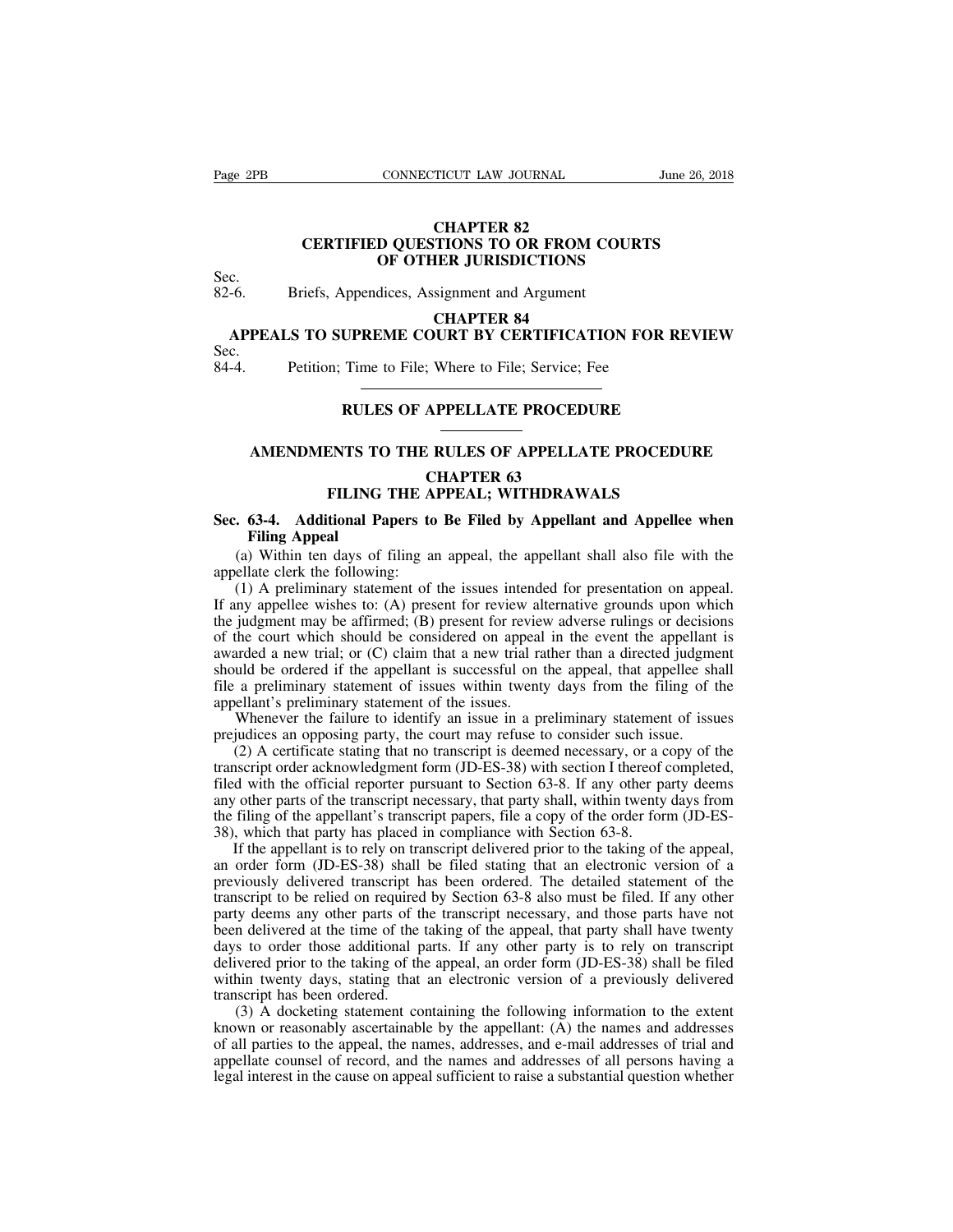For the 26, 2018<br>
a judge should be disqualified from participating in the decision on the case by<br>
virtue of that judge's personal or financial interest in any such persons; (B) the case<br>
names and docket numbers of all p View 26, 2018 CONNECTICUT LAW JOURNAL Page 3PB<br>a judge should be disqualified from participating in the decision on the case by<br>virtue of that judge's personal or financial interest in any such persons; (B) the case<br>names June 26, 2018 CONNECTICUT LAW JOURNAL Page 3PB<br>a judge should be disqualified from participating in the decision on the case by<br>virtue of that judge's personal or financial interest in any such persons; (B) the case<br>names From 26, 2018 CONNECTICUT LAW JOURNAL Page 3PB<br>a judge should be disqualified from participating in the decision on the case by<br>virtue of that judge's personal or financial interest in any such persons; (B) the case<br>names a judge should be disqualified from participating in the decision on the case by<br>virtue of that judge's personal or financial interest in any such persons; (B) the case<br>names and docket numbers of all pending appeals to th a judge should be disqualified from participating in the decision on the case by virtue of that judge's personal or financial interest in any such persons; (B) the case names and docket numbers of all pending appeals to th a judge should be disqualified from participating in the decision on the case by virtue of that judge's personal or financial interest in any such persons; (B) the case names and docket numbers of all pending appeals to th virtue of that judge's personal or financial interest in any such persons; (B) the case<br>names and docket numbers of all pending appeals to the supreme court or appellate<br>court which arise from substantially the same contro names and docket numbers of all pending appeals to the supreme court or appellate court which arise from substantially the same controversy as the cause on appeal, or involve issues closely related to those presented by th court which arise from substantially the same controversy as the cause on appeal, or involve issues closely related to those presented by the appeal; (C) whether there were exhibits in the trial court; and (D) in criminal or involve issues closely related to those presen<br>were exhibits in the trial court; and (D) in crition(s) and sentence(s) that are the subject of th<br>is incarcerated as a result of the proceedings is<br>additional information m(s) and sentence(s) that are the subject of the appeal, and whether the defendant<br>incarcerated as a result of the proceedings in which the appeal is being filed. If<br>ditional information is or becomes known to, or is reaso is incarcerated as a result of the proceedings in which the appeal is being filed. If<br>additional information is or becomes known to, or is reasonably ascertainable by the<br>appellee, the appellee shall file a docketing state

additional information is or becomes known to, or is reasonably ascertainable by the appellee, the appellee shall file a docketing statement supplementing the information required to be provided by the appellant.<br>When an a appellee, the appellee shall file a docketing statement supplementing the information<br>required to be provided by the appellant.<br>When an appellant or an appellee is aware that one or more appellees have no<br>interest in parti required to be provided by the appellant.<br>When an appellant or an appellee is aware that one or more appellees have no<br>interest in participating in the appeal, the appellant and any other appellees may be<br>relieved of the r When an appellant or an appellee is aware that one or more appellees have no<br>interest in participating in the appeal, the appellant and any other appellees may be<br>relieved of the requirement of certifying copies of filings When an appellant or<br>interest in participating i<br>relieved of the requirer<br>designating the nonparti<br>named "Nonparticipatir<br>docketing statement in d<br>to those appellees.<br>If an appellee disagre is eved of the requirement of certifying copies of filings to those appellees by ignating the nonparticipating appellee(s) in a section of the docketing statement med "Nonparticipating Appellee(s)." This designation shall designating the nonparticipating appellee(s) in a section of the docketing statement<br>named "Nonparticipating Appellee(s)." This designation shall indicate that if no<br>docketing statement in disagreement is filed, subsequent

mamed "Nonparticipating Appellee(s)." This designation shall indicate that if no<br>docketing statement in disagreement is filed, subsequent filings will not be certified<br>to those appellees.<br>If an appellee disagrees with the docketing statement in disagreement is filed, subsequent filings will not be certified<br>to those appellees.<br>If an appellee disagrees with the nonparticipating designation, that appellee shall<br>file a docketing statement indi to those appellees.<br>If an appellee disagrees with the nonparticipating designation, that appellee shall<br>file a docketing statement indicating such disagreement within twenty days of the<br>filing of that designation. All docu If an appellee disagrees with the nonparticipating designation, that appellee shall file a docketing statement indicating such disagreement within twenty days of the filing of that designation. All documents filed on or b If an appellee disagrees with the<br>file a docketing statement indicatin<br>filing of that designation. All doct<br>time for an appellee to file a dock<br>shall be delivered pursuant to Se<br>docketing statement in disagreemen<br>to nonpar (4) In all noncriminal matters, except for matters exempt from a preargument as stated above il be delivered pursuant to Section 62-7 (b) to all counsel of record. If no keting statement in disagreement is filed, subsequen filing of that designation. All documents filed on or before the expiration of the<br>time for an appellee to file a docketing statement in disagreement as stated above<br>shall be delivered pursuant to Section 62-7 (b) to all

(4) In all noncriminal matters, except for matters exempt from a preargument<br>(4) In all noncriminal matters, except for matters exempt from a preargument<br>ofference pursuant to Section 63-10, a preargument conference state of a stature has been challenged.<br>
(4) In all noncriminal matters, except for matters exempt from a preargument<br>
conference pursuant to Section 63-10, a preargument conference statement.<br>
(5) A constitutionality notice, in (4) In all noncriminal matters, except for matters exempt from a preargument<br>conference pursuant to Section 63-10, a preargument conference statement.<br>(5) A constitutionality notice, in all noncriminal cases where the cons (4) In all noncriminal matters, except for matters exempt from a preargument conference pursuant to Section  $63-10$ , a preargument conference statement.<br>(5) A constitutionality notice, in all noncriminal cases where the c conference pursuant to Section 63-10, a preargument conference statement.<br>
(5) A constitutionality notice, in all noncriminal cases where the constitutionality<br>
of a statute has been challenged. Said notice shall identify (5) A constitutionality notice, in all noncriminal cases where the constitutionality of a statute has been challenged. Said notice shall identify the statute, the name and address of the party challenging it, and whether (5) A constitutionality notice, in all noncriminal cases where the constitutionality of a statute has been challenged. Said notice shall identify the statute, the name and address of the party challenging it, and whether t of a statute has been challenged. Said notice shall identify the statute, the name and<br>address of the party challenging it, and whether the statute's constitutionality was<br>upheld by the trial court. The appellate clerk sha (6) In matters in which documents are under seal, conditionally or otherwise, or ited as to disclosure, a notice identifying [a copy of such notice to appear are under seared on behalf of a party, or has filed an amicus br Internal metalstand as to disclosure, a notice in which the attorney general is a party, has appeared on behalf of a party, or has filed an amicus brief in proceedings prior to the appeal.<br>
(6) In matters in which document

duration of the sealing order with a copy of the order<sup>[</sup> form (JD-CL-76)]. (See Section 77-2.) appeared on behalf of<br>the appeal.<br>(6) In matters in w<br>limited as to disclosu<br>duration of <u>the</u> sealin<br>Section 77-2.)<br>(b) Except as other (6) In matters in which documents are under seal, conditionally or otherwise, or ited as to disclosure, <u>a notice identifying</u> [a copy of] the time, date, scope and ation of <u>the</u> sealing order <u>with a copy of the order</u>

(6) In matters in which documents are under seal, conditionally or otherwise, or limited as to disclosure, <u>a notice identifying</u> [a copy of] the time, date, scope and duration of <u>the</u> sealing order with a copy of the or limited as to disclosure, <u>a notice identifying</u> [a copy of] the time, date, scope and<br>duration of <u>the</u> sealing order <u>with a copy of the order</u>[ form (JD-CL-76)]. (See<br>Section 77-2.)<br>(b) Except as otherwise provided, a p duration of <u>the</u> sealing order with a copy of the order</u> form (JD-CL-76)]. (See<br>Section 77-2.)<br>(b) Except as otherwise provided, a party may as of right file amendments to<br>the preliminary statement of issues at any time u Section 77-2.)<br>
(b) Except as otherwise provided, a party may as of right file amendments to<br>
the preliminary statement of issues at any time until that party's brief is filed.<br>
Amendments to the docketing statement may be (b) Except as otherwise provided, a party may as of right file amendments to the preliminary statement of issues at any time until that party's brief is filed. Amendments to the docketing statement may be filed at any time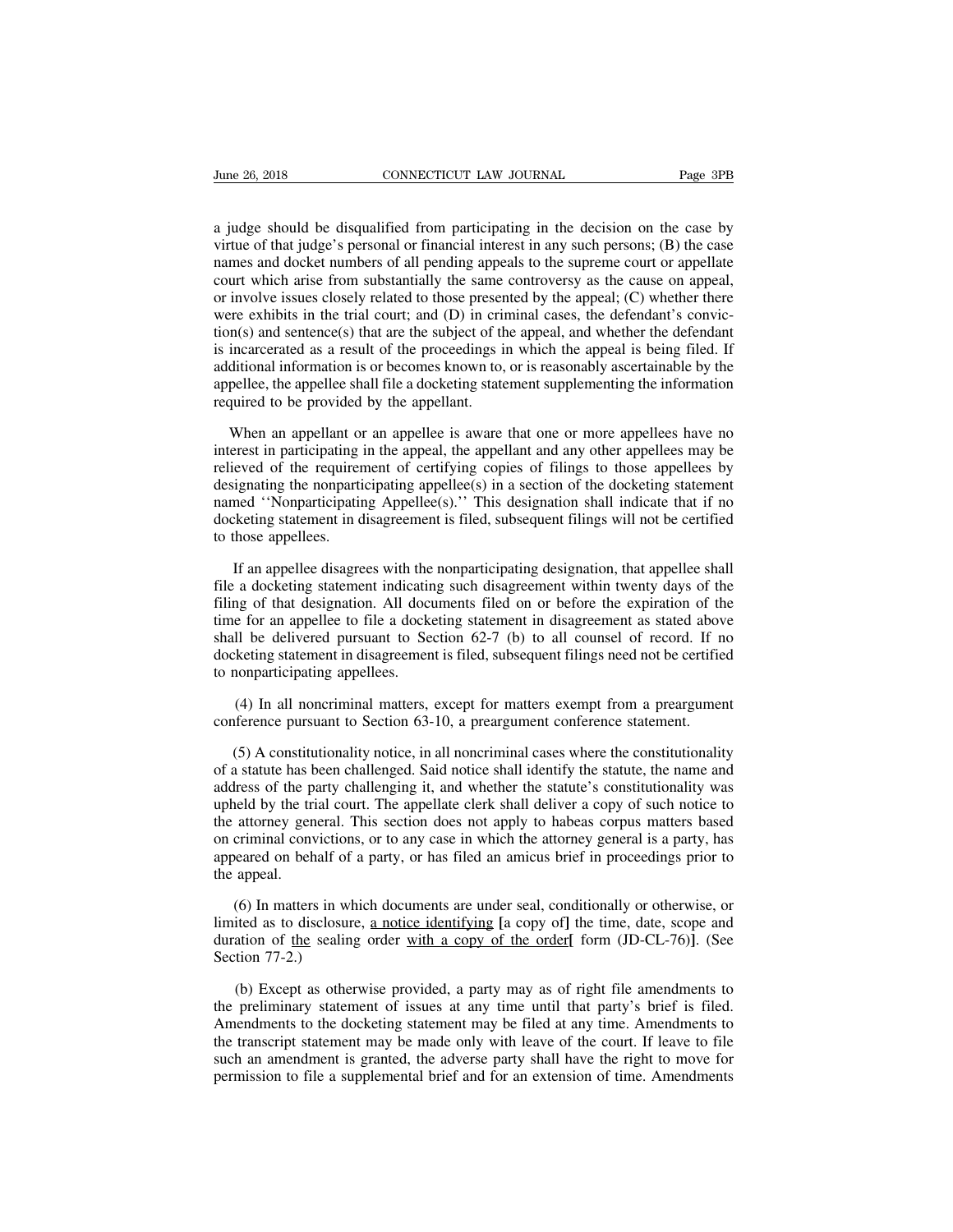The preargument conference statement shall not be presented in writing but may<br>to the preargument conference statement shall not be presented in writing but may<br>be presented orally at the preargument conference, if one is Page 4PB CONNECTICUT LAW JOURNAL CONNECTICUT CONNECTICUT CONSECTION CONSECTION CONSECTION CONSECTION TO presented in writing the preargument conference, if one is held.<br>
(c) Failure to comply with this rule shall be deemed Frame the presented in writing but all<br>the presented in writing but illy at the preargument conference, if one is held.<br>The shall be deemed as sufficient reasor<br>or sanctions under Section 85-3 or for dismissal under Sectio

(c) Failure to complement conference statement shall not be presented in writing but may<br>the preargument conference statement shall not be presented in writing but may<br>presented orally at the preargument conference, if one Fage 4PB CONNECTICUT LAW JOURNAL June 26, 2018<br>to the preargument conference statement shall not be presented in writing but may<br>be presented orally at the preargument conference, if one is held.<br>(c) Failure to comply with **Sec. 71-4. Opinions; Rescripts; Official Release Date**<br>
(c) Failure to comply with this rule shall be deemed as sufficed schedule a case for sanctions under Section 85-3 or for dismissal unde<br> **CHAPTER 71**<br> **APPELLATE JUD** 

# **CONTROVERGIST AND SET AND SET AND SET AND SET AND SET AND SET AND SET AND SET AND SET AND SPIN AND SET AND SPIN ACCORDING A SET AND SPIN ACCORDING A SET AND SPIN ACCORDING A SET AND SPIN ACCORDING A SET AND SPIN ACCORDING**

(c) Failure to comply with this rule shall be deemed as sufficient reason to edule a case for sanctions under Section 85-3 or for dismissal under Section 85-1.<br> **CHAPTER 71**<br> **APPELLATE JUDGMENTS AND OPINIONS**<br> **C. 71-4.** schedule a case for sanctions under Section 85-3 or for dismissal under Section 85-1.<br> **CHAPTER 71**<br> **APPELLATE JUDGMENTS AND OPINIONS**<br> **Sec. 71-4. Opinions; Rescripts; Official Release Date**<br>
(a) After the court releases **EXECT AND SECT SET AND OPINIONS**<br>**Sec. 71-4.** Opinions; Rescripts; Official Release Date<br>(a) After the court releases an opinion in any case other than a case involving<br>a question certified from a federal court, the repor **EXECUTE SET SET AND OPINIONS**<br>Sec. 71-4. Opinions; Rescripts; Official Release Date<br>(a) After the court releases an opinion in any case other than a case involving<br>a question certified from a federal court, the reporter o **EXECUTE SUDGIVIET S AND OFINIONS**<br>Sec. 71-4. **Opinions; Rescripts; Official Release Date**<br>(a) After the court releases an opinion in any case other than a case involving<br>a question certified from a federal court, the repo Sec. 71-4. **Opinions; Rescripts; Official Release Date**<br>(a) After the court releases an opinion in any case other than a case involving<br>a question certified from a federal court, the reporter of judicial decisions shall<br>pr (a) After the court releases an opinion in an<br>a question certified from a federal court, the provide a hyperlink to an electronic version [see<br>a copy of the rescript to the clerk of the trial cour<br>available to the appellat (a) After the court fertases an opinion in any case other than a case involving<br>question certified from a federal court, the reporter of judicial decisions shall<br><u>opy of</u> the rescript to the clerk of the trial court, and s a question ecritica from a federal court, the feporter of judicial decisions shan<br>provide a hyperlink to an electronic version [send a copy] of the opinion and <u>send</u><br>a copy of the rescript to the clerk of the trial court,

not a hyperimic to all executions version [send a copy] of the opinform and send<br>a copy of the rescript to the clerk of the trial court, and shall make [send] the rescript<br>available to the appellate clerk. Notice of the de a copy of the escript to the clerk of the trial cont, and shall make [schiq] the rescript<br>available to the appellate clerk. Notice of the decision of the court shall be deemed<br>to have been given, for all purposes, on the o available to the appenate clerk. Notice of the decision of the court shall be decided<br>to have been given, for all purposes, on the official release date that appears in the<br>court's opinion or memorandum decision.<br>(b) The <u></u> to have been given, for an purp<br>court's opinion or memorandur<br>(b) The <u>official</u> opinion[s] c<br>volumes of the Connecticut Re<br>not published in a bound volum<br>opinions. The appellate clerk is a<br>and, until the bound volumes a<br>C (b) The <u>official</u> opinion[s] of the court is the version published in the bound<br>volumes of the Connecticut Reports and the Connecticut Appellate Reports<u>, or, if<br>not published in a bound volume</u>, the most recent version p From The appellate clerk is authorized to furnish official copies of those opinions.<br>The appellate clerk is authorized to furnish official copies of those opinions<br>1, until the bound volumes are published, of the opinions

### **Banc**

clerk within ten days from the date when the decision or any order being challenged is officially released. Any required fees shall be paid in accordance with the provisions of Sections 60-7 or 60-8. A fee shall not be req Figure 2.11.5. Motions for Reconsideration; Motions for Reconsideration En Banc<br>
A motion for reconsideration will not be entertained unless filed with the appellate<br>
clerk within ten days from the date when the decision Sec. 71-5. Motions for Reconsideration; Motions for Reconsideration En Banc<br>
A motion for reconsideration will not be entertained unless filed with the appellate<br>
clerk within ten days from the date when the decision or a **Sec. 71-5.** Motions for Reconsideration; Motions for Reconsideration En Banc<br>A motion for reconsideration will not be entertained unless filed with the appellate<br>clerk within ten days from the date when the decision or a Banc<br>
A motion for reconsideration will not be entertacelerk within ten days from the date when the decise<br>
is officially released. Any required fees shall be<br>
sions of Sections 60-7 or 60-8. A fee shall not be required to A motion for reconsideration will not be entertained unless filed with the appellaterk within ten days from the date when the decision or any order being challenged officially released. Any required fees shall be paid in The within ten tarys from the tate when the decision of any order being enancinged<br>officially released. Any required fees shall be paid in accordance with the provi-<br>ns of Sections 60-7 or 60-8. A fee shall not be require is officially released. Any required recess shall be paid in accordance with the provisions of Sections 60-7 or 60-8. A fee shall not be required for a motion for reconsideration when either (1) no fee was required to file

sideration.<br>A party may also request reconsideration en banc by placing "en banc" in the

sions of sections of<br>ation when either (<br>granted a waiver of<br>The motion for r<br>sideration.<br>A party may als<br>caption of the motion<br>by the panel.<br>Whenever recons-<br>reconsideration en

on when child (1) no ice was required to the the appeat, or (2) the movant was<br>anted a waiver of fees to file the appeal.<br>The motion for reconsideration shall state briefly the grounds for requesting recon-<br>leration.<br>A pa The motion for reconsideration shall state briefly the grounds for requesting reconsideration.<br>
A party may also request reconsideration en banc by placing "en banc" in the caption of the motion and requesting such relief The motion for reconsideration shall state offerly the grounds for requesting reconsideration.<br>
A party may also request reconsideration en banc by placing "en banc" in the<br>
caption of the motion and requesting such relief stitution.<br>A party may also request reconsideration en banc by placing "en banc" in the<br>caption of the motion and requesting such relief as an alternative to reconsideration<br>by the panel.<br>Whenever reconsideration en banc i A party may also request reconsideration en banc by placing the banc that exaption of the motion and requesting such relief as an alternative to reconsideration by the panel.<br>Whenever reconsideration en banc is sought, the by the panel.<br>
Whenever reconsideration en banc is sought, the motion shall state briefly why<br>
reconsideration en banc is necessary (for example, to secure or maintain uniformity<br>
of decision or because of the importance o by the paner.<br>
Whenever reconsideration en banc is sought, the motion share<br>
reconsideration en banc is necessary (for example, to secure or if<br>
of decision or because of the importance of the decision) and<br>
reconsideratio Formal Constant Constants of the decision of the decision of the decision constant of the decision constant of the matter will not interest ided the matter will not interest and **CHAPTER 72**<br>**CHAPTER 72**<br>**CHAPTER 72 CHAP** importance of the decision) and shall<br>y, with which the decision conflicts.<br>d as a motion for reconsideration en b<br>decided the matter will not be avail.<br>motion for reconsideration.<br>**CHAPTER 72**<br>**WRITS OF ERROR (MEW) Sec. 72-3A.** Stays<br>
Except where of the court which decided<br> **(NEW)** Sec. 72-3A. Stays<br>
Except where otherwise provided or carry out the indgment or order the

mber of the court which decided the matter will not be available, within a<br>sonable time, to act on the motion for reconsideration.<br>**CHAPTER 72**<br>**EXPIOR EXPIOR EXPION**<br>EXPIOR EXPIOR EXPIOR EXPIOR CALC TO EXPIOR CALC TO EXPI **CHAPTER 72**<br> **CHAPTER 72**<br> **CHAPTER 72**<br> **CHAPTER 72**<br> **CHAPTER 72**<br> **CHAPTER 72**<br> **CHAPTER 72**<br> **CHAPTER 72**<br> **CHAPTER 72**<br> **CHAPTER 72**<br> **CHAPTER 72**<br> **CHAPTER 72**<br> **CHAPTER 72**<br> **CHAPTER 72**<br> **CHAPTER 72**<br> **CHAPTER 72 EXECT CONSERVER CONSERVATE CONSERVATE CONSERVATE CONSERVATE CONSERVATE CONSERVATE CONSERVATE CONSERVATION** Except where otherwise provided by statute or other law, proceedings to enforce or carry out the judgment or order **EXECUTE STATE STAY SET STAYS SHALL CONTIFIS OF ERROR**<br>
Except where otherwise provided by statute or other law, proceedings to enforce<br>
or carry out the judgment or order that is challenged in the writ of error shall be<br> **INCON (NEW) Sec. 72-3A.** Stays<br>
Except where otherwise provided by statute or other law, proceedings to enforce<br>
or carry out the judgment or order that is challenged in the writ of error shall be<br>
automatically stayed fo (NEW) Sec. 72-3A. Stays<br>Except where otherwise provided by statute or other law, proceedings to enforce<br>or carry out the judgment or order that is challenged in the writ of error shall be<br>automatically stayed for twenty da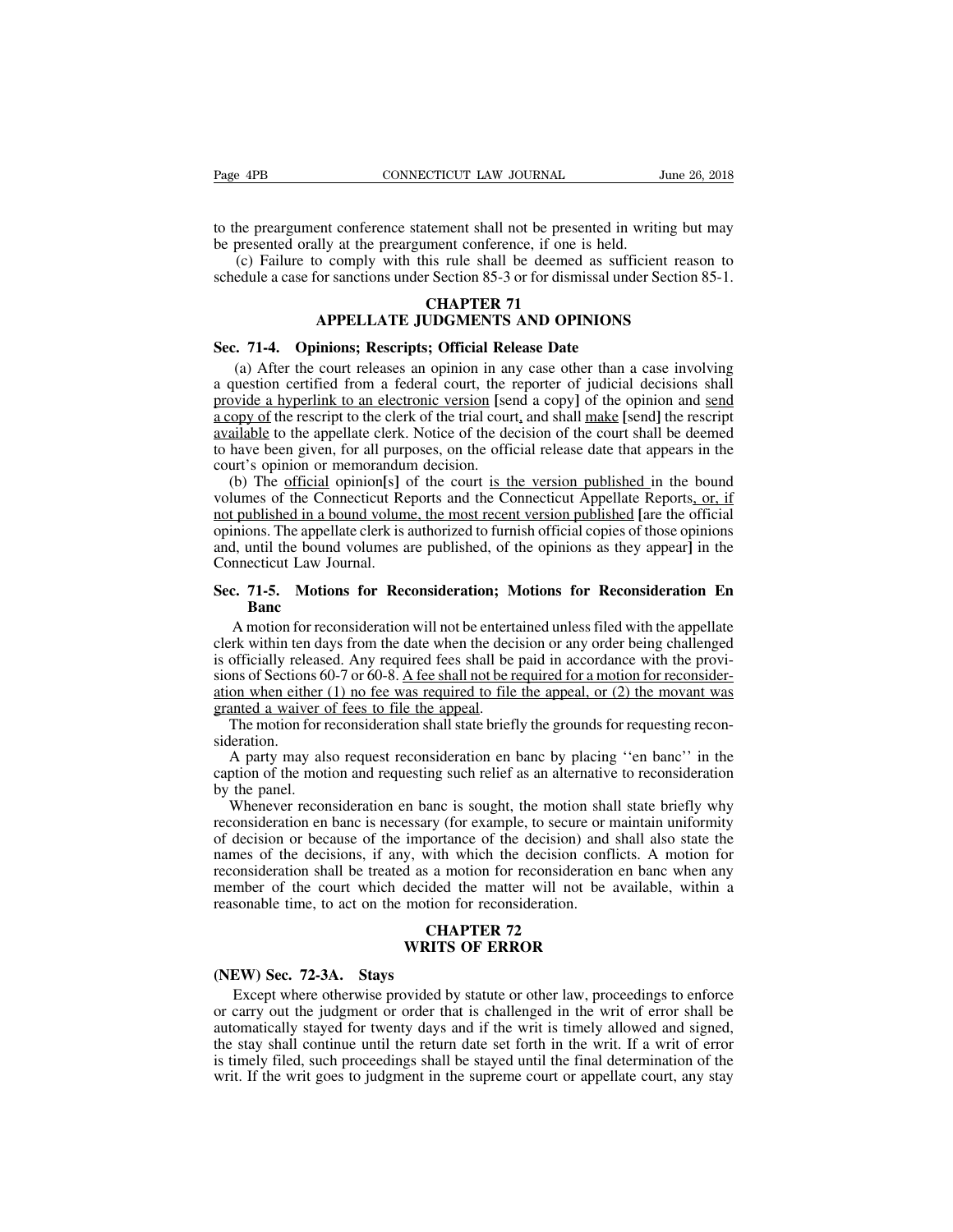Fume 26, 2018<br>
CONNECTICUT LAW JOURNAL<br>
Thereafter shall be in accordance with Section 71-6 (motions for reconsideration),<br>
Section 84-3 (petitions for certification by the Connecticut supreme court), and<br>
Section 71-7 (pe Sume 26, 2018 CONNECTICUT LAW JOURNAL Page 5PB<br>thereafter shall be in accordance with Section 71-6 (motions for reconsideration),<br>Section 84-3 (petitions for certification by the Connecticut supreme court), and<br>Section 71-Sume 26, 2018 CONNECTICUT LAW JOURNAL Page 5PB<br>thereafter shall be in accordance with Section 71-6 (motions for reconsideration),<br>Section 84-3 (petitions for certification by the Connecticut supreme court), and<br>Section 71-Frame 26, 2018 CONNECTICUT LAW JOURNAL Page 5PB<br>thereafter shall be in accordance with Section 71-6 (motions for reconsideration),<br>Section 84-3 (petitions for certification by the Connecticut supreme court), and<br>Section 71 order that is being accordance with Section 71-6 (motions for reconsideration),<br>Section 84-3 (petitions for certification by the Connecticut supreme court), and<br>Section 71-7 (petitions for certiorari by the United States s thereafter shall be in accordance with Section 71-6 (motions for reconsideration),<br>Section 84-3 (petitions for certification by the Connecticut supreme court), and<br>Section 71-7 (petitions for certiorari by the United State thereafter shall be in accordance with Section 71-6 (motions for reconsideration),<br>Section 84-3 (petitions for certification by the Connecticut supreme court), and<br>Section 71-7 (petitions for certiorari by the United State Section 84-3 (petitions for certification by the Connecticut supreme court),<br>Section 84-3 (petitions for certification by the United States supreme court),<br>automatic stay only applies to proceedings to enforce or carry out extion 64-5 (pentions for certification by the Coincentent supreme court), and<br>ction 71-7 (petitions for certiorari by the United States supreme court). The<br>tomatic stay only applies to proceedings to enforce or carry out Section 71-7 (pentions for ecritorian by the officer states supreme court). The automatic stay only applies to proceedings to enforce or carry out the judgment or order that is being challenged in the writ of error and doe

automate stay only applies to proceedings to emote or early out the judgment or order that is being challenged in the writ of error and does not stay any other trial court proceedings. There shall be no automatic stay if order that is being enancinged in the wirt of error and does not stay any other that<br>court proceedings. There shall be no automatic stay if a writ of error is filed<br>challenging an order of civil contempt, summary criminal count poecedings. There share of to addonate stay if a wift of effort is filed challenging an order of civil contempt, summary criminal contempt or any decisions under Section 61-11 (b) and (c) in accordance with the rule enancy and other of even contempt, summary emininal contempt of any decisions<br>under Section 61-11 (b) and (c) in accordance with the rules for appeals.<br>Any aggrieved nonparty plaintiff in error or defendant in error or a p Any aggrieved nonparty plaintiff in error or defend<br>file a motion to terminate or impose a stay in matters cc<br>before or after the judgment or order is rendered, bas<br>writ of error. Such a motion shall be filed in accorda<br>S Any aggrieved nonparty plantin in error of defendant in error of a party may<br>e a motion to terminate or impose a stay in matters covered by this section, either<br>fore or after the judgment or order is rendered, based upon the a motion to defining of mipose a stay in matters covered by this section, entirefunction of earth of error. Such a motion shall be filed in accordance with the procedures in Section 61-11 (d) and (e) or Section 61-12.

before of after the judgment of otder is rendered, based upon the existence of a<br>writ of error. Such a motion shall be filed in accordance with the procedures in<br>Section 61-11 (d) and (e) or Section 61-12. Whether acting o which effect in a state a motion shall be find in accoluate with the procedures in<br>Section 61-11 (d) and (e) or Section 61-12. Whether acting on a motion of a party,<br>a nonparty plaintiff in error or defendant in error or preserved the rights of the nonparty bringing the writ of error to obtain effection 25-5 on any of the foregoing considerations; and (5) any other parties, their children and any other persons affected by such order; (2) a honparty plannin in crior of determinant in crior of sua sponte, the judge shall not<br>a hearing prior to terminating the automatic stay.<br>In a family matter the trial judge shall consider: (1) the needs and interests of<br>th a hearing prior to terminating the automatic stay.<br>In a family matter the trial judge shall consider: (1) the needs and interests of<br>the parties, their children and any other persons affected by such order; (2) the<br>potenti In a family matter the that judge shan consider. (1) the hecds and interests of the parties, their children and any other persons affected by such order; (2) the potential prejudice that may be caused to the parties, thei the parties, their chindren and any other persons arected by such order,  $(z)$  the potential prejudice that may be caused to the parties, their children and any other persons affected, if a stay is entered, not entered or potential prejudice that may be caused to the parties, then children and any other<br>persons affected, if a stay is entered, not entered or is terminated; (3) the need to<br>preserve the rights of the nonparty bringing the writ persons ariected, in a stay is entered, not em<br>preserve the rights of the nonparty bringing<br>relief if the writ is successful; (4) the effect,<br>Section 25-5 on any of the foregoing cons<br>affecting the equities of the parties COMMENTARY—This new rule makes it clear that only the order or proceeding being challenged, order in a family matter from which a writ of error is brought may terminate  $\gamma$  stay in that matter upon motion of a party or n and and the entire underlying action, is stayed upon the timely and proper filing of a writ of error is brought may terminate any stay in that matter upon motion of a party or nonparty or sua sponte, after considering the the order in a family matter from which a writ of error is lany stay in that matter upon motion of a party or nonpart considering the factors set forth above.<br>
COMMENTARY—This new rule makes it clear that only the order or

COMMENTARY—This new rule makes it clear that only the order<br>and not the entire underlying action, is stayed upon the timely and p<br>also sets forth the procedures for terminating or imposing a stay.<br>**CHAPTER 73**<br>**Sec. 73-4.** 

### **RESERVATIONS**

Friefs and appendices filed by the parties shall conform to the rules set forth in<br>sets forth the procedures for terminating or imposing a stay.<br>**CHAPTER 73**<br>**CHAPTER 73**<br>**CHAPTER 73**<br>**CHAPTER 73**<br>**CHAPTER 73**<br>**ESERVATIONS CHAPTER 73**<br> **CHAPTER 73**<br> **CHAPTER 73**<br> **CHAPTER 73**<br> **CHAPTER 73**<br> **CHAPTER 73**<br> **CHAPTER 73**<br> **Sec. 73-4.** Briefs, Appendices and Argument<br>
Briefs and appendices filed by the parties shall conform to the rules set fort **FORTER 73**<br>**FORTER 73**<br>**RESERVATIONS**<br>**Sec. 73-4.** Briefs, Appendices and Argument<br>Briefs and appendices filed by the parties shall conform to the rules set forth in<br>Chapter 67[.], except that the parties shall file initi **EXECT SERVATIONS**<br>**EXECUTE:** A PRESERVATIONS<br>Briefs and appendices and Argument<br>Briefs and appendices filed by the parties shall conform to the rules set forth in<br>Chapter 67[.], except that the parties shall file initial **EXERVATIONS**<br> **Sec. 73-4.** Briefs, Appendices and Argument<br>
Briefs and appendices filed by the parties shall conform to the rules set forth in<br>
Chapter 67[.], except that the parties shall file initial briefs and appendic Sec. 73-4. Brid Briefs and app<br>Chapter 67[.], exforty-five days of<br>party wishing to<br>the last initial bridge. Oral argument<br>the court. CHAPTED 82<br>
CHAPTED 83<br>
CHAPTED 83<br>
CHAPTED 83<br>
CHAPTED 83<br>
CHAPTED 83<br>
CHAPTED 83<br>
CHAPTED 83<br>
CHAPTED 83<br>
CHAPTED 83 Briefs and a<br>Chapter 67[.]<br>forty-five days<br>party wishing the last initial<br>mary cause.<br>Oral argume<br>the court. notice of an order of prel<br>
f must do so within twent<br>
of time will not be granted<br>
ided in Chapter 70, unless<br> **CHAPTER 82<br>
TIONS TO OR FROM (IER JURISDICTIONS** g to file a reply brief must do so within twenty days of the filing of<br>al brief. Extensions of time will not be granted except for extraordi-<br>nent shall be as provided in Chapter 70, unless otherwise ordered by<br>**CHAPTER 82** 

## **EXECUTE:**<br> **OF OTHER WE ALSO EXECUTE 10**<br> **OF OTHER JURISDICTIONS**<br> **OF OTHER JURISDICTIONS**<br> **OF OTHER JURISDICTIONS**<br> **OF OTHER JURISDICTIONS SEC. 82-6.** Briefs, Appendices filed by the parties shall conform to the rule Chapter 67. except that the parties shall file initial Isimultaneous briefs.

CHAPTER 82<br>
CERTIFIED QUESTIONS TO OR FROM COURTS<br>
OF OTHER JURISDICTIONS<br>
2. 82-6. Briefs, Appendices, Assignment and Argument<br>
Briefs and appendices filed by the parties shall conform to the rules set forth in<br>
apter 67, **CHAPTER 82**<br>CERTIFIED QUESTIONS TO OR FROM COURTS<br>OF OTHER JURISDICTIONS<br>Sec. 82-6. Briefs, Appendices, Assignment and Argument<br>Briefs and appendices filed by the parties shall conform to the rules set forth in<br>Chapter 67 **CERTIFIED QUESTIONS TO OR FROM COURTS**<br> **CERTIFIED QUESTIONS TO OR FROM COURTS**<br> **Sec. 82-6.** Briefs, Appendices, Assignment and Argument<br>
Briefs and appendices filed by the parties shall conform to the rules set forth **EXTIFIED QUESTIONS TO OK FROM COUKTS**<br> **EXECUTED OF OTHER JURISDICTIONS**<br> **Sec. 82-6.** Briefs, Appendices, Assignment and Argument<br>
Briefs and appendices filed by the parties shall conform to the rules set forth in<br>
Chap **Sec. 82-6. Briefs, Appendices, Assignment and Argument**<br>Briefs and appendices filed by the parties shall conform to the rules set forth in<br>Chapter 67, except that the parties shall file <u>initial</u> [simultaneous] briefs and **Sec. 82-6. Briefs, Appendices, Assignment and Argument**<br>Briefs and appendices filed by the parties shall conform to the rules set forth in<br>Chapter 67, except that the parties shall file initial [simultaneous] briefs and